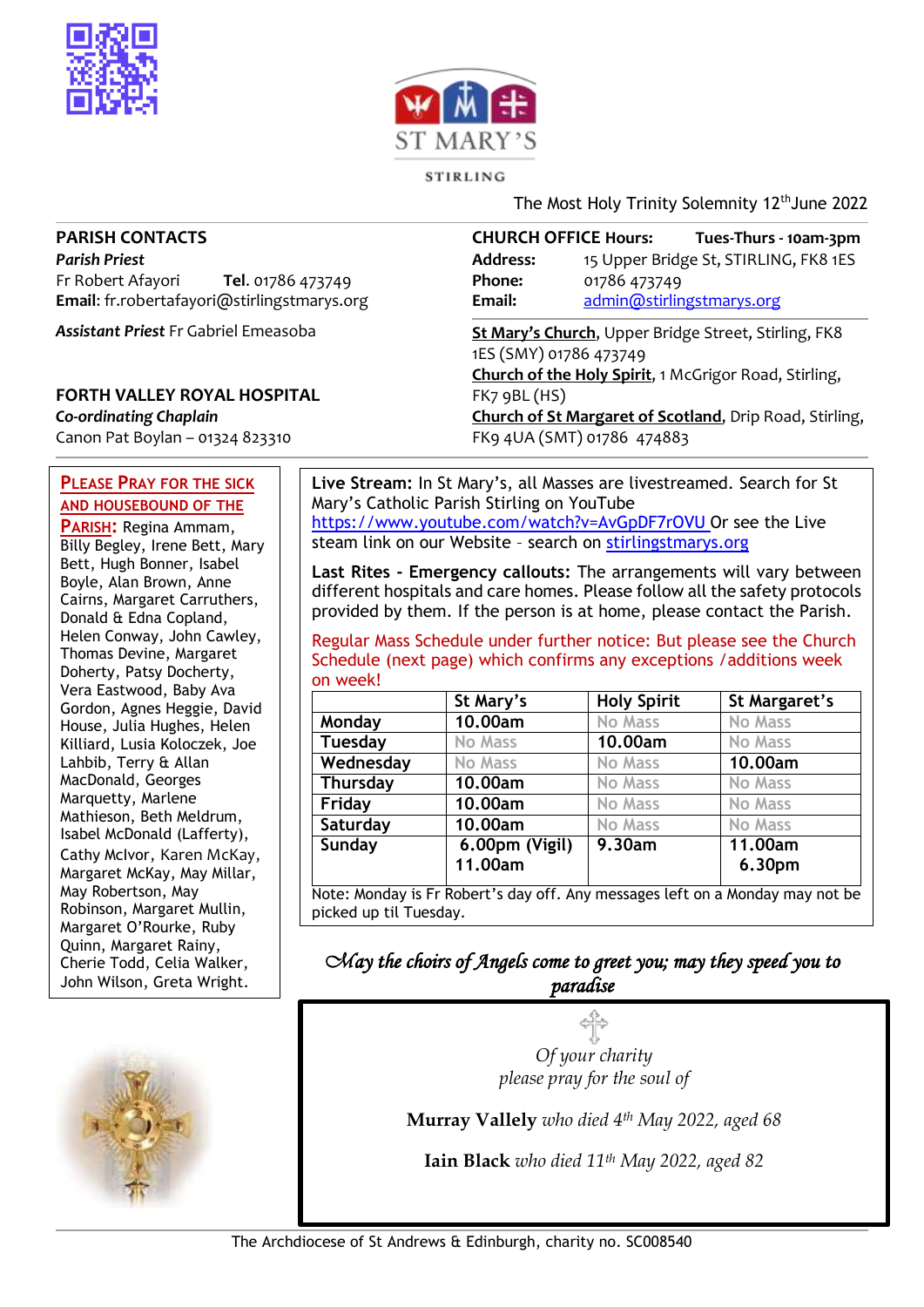The Most Holy Trinity Solemnity 12<sup>th</sup> June 2022

# **Church Schedule for This Week: Sunday 12th June**

Exposition of the Blessed Sacrament before weekdays 9.30am Mass

| Sundays: Year C;<br>Weekdays: Year 2                                                                                        | St Mary's<br>(SMY)                                                                  | <b>Holy Spirit</b><br>(HS)                                                                                   | <b>St Margaret</b><br>(SMT)          | Confession<br>(and by<br>Appointment) |
|-----------------------------------------------------------------------------------------------------------------------------|-------------------------------------------------------------------------------------|--------------------------------------------------------------------------------------------------------------|--------------------------------------|---------------------------------------|
| Sunday 12 <sup>th</sup> June<br>THE MOST HOLY<br>TRINITY SOLEMNITY                                                          | 6.00pm (Vigil)<br>11.00am                                                           | 9.30am                                                                                                       | 11.00am<br>6.30pm                    |                                       |
| Monday 13TH <sup>th</sup> June<br><b>ST ANTHONY OF</b><br><b>PADUA - SOLEMNITY</b>                                          | 10.00am<br>• John Cawley who in<br>surgery today                                    | No Mass                                                                                                      | No Mass                              |                                       |
| Tuesday 14 <sup>th</sup> June<br>11 <sup>th</sup> Week of the Year                                                          | No Mass                                                                             | 10.00am<br>May Ellis (RIP)<br>Bernard McDonagh<br>(RIP) 1 <sup>st</sup> Anniversary<br>11 <sup>th</sup> June | No Mass                              | $9.30am -$<br>10.00am<br>before Mass  |
| Wednesday 15 <sup>th</sup> June<br>11 <sup>th</sup> Week of the Year                                                        | No Mass                                                                             | No Mass                                                                                                      | 10.00am<br><b>Bogan Family (RIP)</b> | $9.30am -$<br>10.00am<br>before Mass  |
| Thursday 16 <sup>th</sup> June<br>11 <sup>th</sup> Week of the Year                                                         | 10.00am<br>Iain Black (RIP)<br>٠<br>Christopher<br>٠<br>Cummings (RIP)              | No Mass                                                                                                      | No Mass                              |                                       |
| Friday 17th June<br>10 <sup>th</sup> Week of the Year<br>THE MOST SACRED<br><b>HEART OF JESUS -</b><br><b>SOLEMNITY</b>     | 10.00am<br>Murray Vallely<br>(RIP)<br>• Pat Reade (RIP)<br>Anniversary<br>12th June | No Mass                                                                                                      | No Mass                              | 9.30am -<br>10.00am<br>before Mass    |
| Saturday 18 <sup>th</sup> June<br>THE IMMACULATE<br><b>HEART OF THE BLESSED</b><br><b>VIRGIN MARY -</b><br><b>SOLEMNITY</b> | 10.00am<br>Anne Marquetty &<br>٠<br>Anne Darnley (RIP)                              | No Mass                                                                                                      | No Mass                              | $9.30am -$<br>10.00am<br>before Mass  |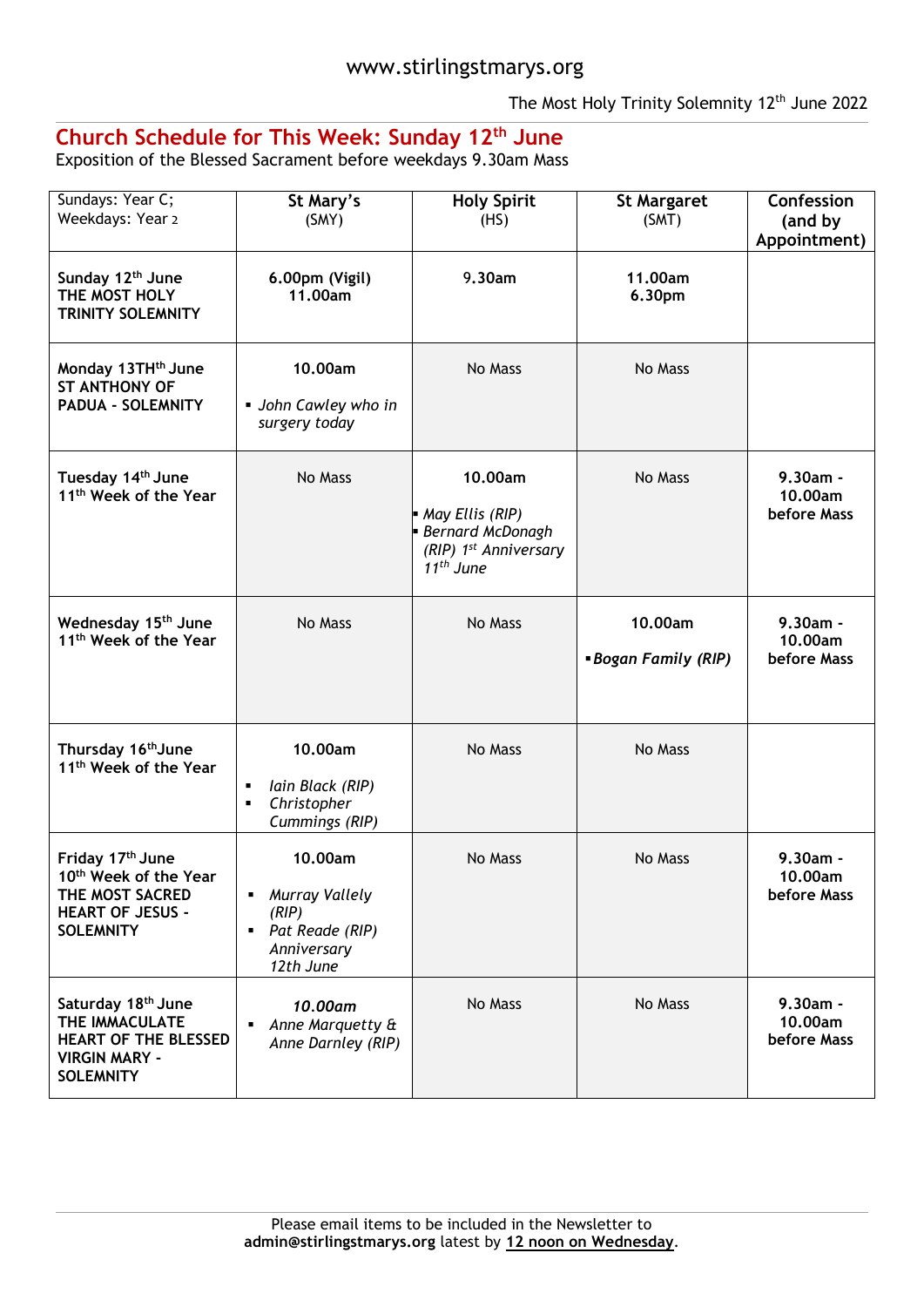# **PARISH NEWS**

# **Change of Mass Schedule at St Mary's**

**Please note** the following changes now in place**:**

- **Sunday Morning St Mary's:** one Mass only at 11.00am (replaces the 10.00am and 11.30am)
- **Mondays St Mary's:** Mass every Monday at 10.00am

**Saturday Confessions before Vigil Mass** Confession is available from **5.00pm to 5.50pm** to allow Mass to start prompt at the scheduled time of 6.00pm. Confession is also available during the week as per the weekly schedule above and always by appointment.

**Weekly Sunday Plate Collection:** *(Excludes standing order payments)*

| Date       | St Mary's | <b>Holy Spirit</b> | St Margaret's |
|------------|-----------|--------------------|---------------|
| $5th$ June | £612.00   | £137.00            | £190.00       |

**Special Collection - Day for Life Sunday 5th June** last week's special collection raised a total of £760.00. Thank you for your generosity!

**SCIAF "Wee Box"** The amount raised via the Wee Box Appeal this year has totalled £1004.28. A cheque has been sent to SCIAF. Many thanks for your generosity and thanks also to our willing volunteers who counted up all the money from the Wee Boxes!

**1st Holy Communions** Many Congratulations to all the children across our Parish who received their 1st Holy Communions yesterday in St Mary's and St Margaret's last Saturday- a time of great joy for them and their families. The children were a credit to their families, schools and the Parish. Please keep them in your prayers.

**Youth Group** is now finished for the summer - new dates will be announced via the Newsletter nearer the time.

Young Adults Group The next event will be a full day event on Saturday the 9th of July, instead of the first Thursday. It will be at St Margaret's Hall instead of Sion House this time also!

**Eucharistic Ministry Pastoral Team Meeting:** There will be a meeting for all existing Eucharistic Ministers and also everyone who has registered interested in joining the Team. Please let the office know if you are able to attend.

- **Date: Thursday 16th June**
- **Time: 7.30pm**
- **Place: St Margaret's Church Hall**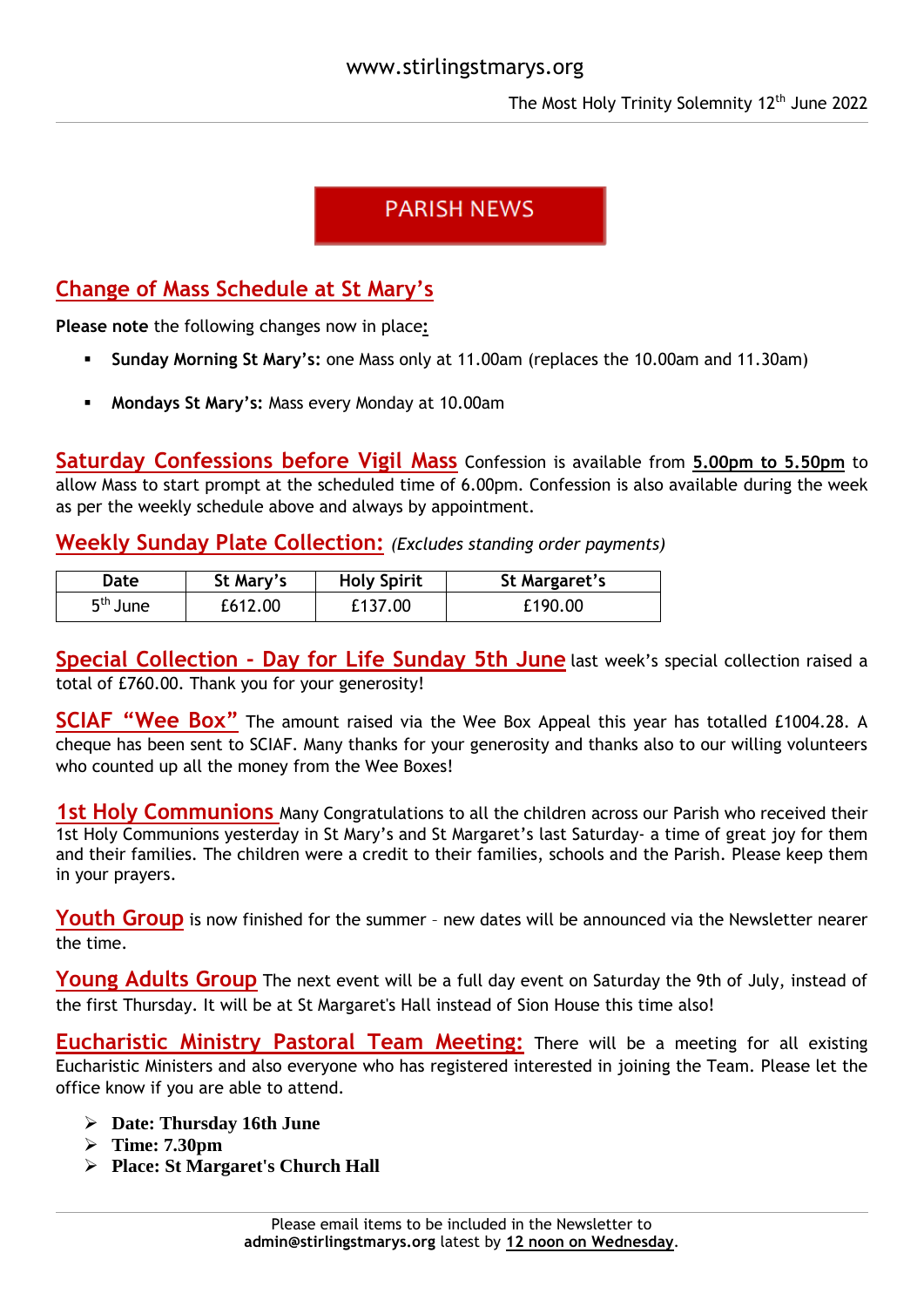### www.stirlingstmarys.org

The Most Holy Trinity Solemnity 12<sup>th</sup> June 2022

## **500 Club Winners for May 2022**

- $> 1<sup>st</sup>$  Prize 11 Celia Walker
- $\geq 2^{nd}$  Prize 143 Mary White
- > 3<sup>rd</sup> Prize 55 Patrick Dunne

Congratulations and thank you for supporting St Mary's Parish!

**Holy Spirit Church Cleaning** Could you spare an hour a month to help with the cleaning at Holy Spirit. We need to expand our Team so we can meet cleaning requirements before we can re-open the "upper room". If you can support, please contact the Parish Office on 01786 473749.

**Gift Aid Envelopes** Please use the 2022/2023 envelopes which are Green in colour (and not the pink ones which are last years).

**Legion of Mary** Inviting all Parishioners. If you would like to find out more about what we do across our Parish Community come and join us Monday evenings at Sion House 5.30pm-6.45pm.

**Sunday Teas at St Mary's** Sunday Teas are on today (Sunday) in Sion House after 11.00am Mass.

**Sunday teas at St Margaret's** Sunday Teas are on today (Sunday) in the Hall after 11.00am Mass.

**Pope Francis is Calling us to be part of a Sustainable Future.** In his encyclical, Laudato Si', Pope Francis calls us all, our families and our community, to make our encounter with Jesus evident in our relationship with the world. He calls us toward sustainability . . . to care for each other, our Creator, and all creation and to build a better future together (Laudato Si' 13). You are being invited to be part of that future within our parish community. Find out more at the Laudato Si action platform: laudatosiactionplatform.org.

An initial meeting will be held to discuss how our Parish might answer this call.

- Date: Wednesday 15th June
- **Time: 7.30pm**
- Venue: St Margaret's Church Hall

# **Special Collection: Survive-Miva this Sunday 12th June (Missionary Vehicle**

**Association)** There will be a special Appeal at all Sunday Masses across the Parish Sunday today 12<sup>th</sup> June. Survive-Miva is a Catholic lay Association providing funding for essential transport in the developing world for health outreach work in isolated rural areas, and for the Church's pastoral care in places of difficult access.

**Visiting Clergy** A message from Fr Allan Chambers: Given the freedom to travel which is now available to us, now is a good time to be reminded that priests who visit the Archdiocese to minister to the people, in any capacity and for any length of time, must provide a current Celebret and Testimonial Letter to the Chancery Office before their arrival. Even if they are repeat visitors and are well known, this documentation is needed to ensure that the Archdiocese has carried out the necessary checks to ensure our visitors remain in good standing with their respective Ordinaries. If safeguarding training or PVG clearance is required, the documentation will be passed from Chancery to Safeguarding but our first obligation is to ensure visiting Priests have provided evidence of their current suitability. Visiting Clergy who will be in the Archdiocese for less than two weeks will always need to provide their Celebret and Testimonial Letter, but will only need safeguarding documents if they are repeat visitors.